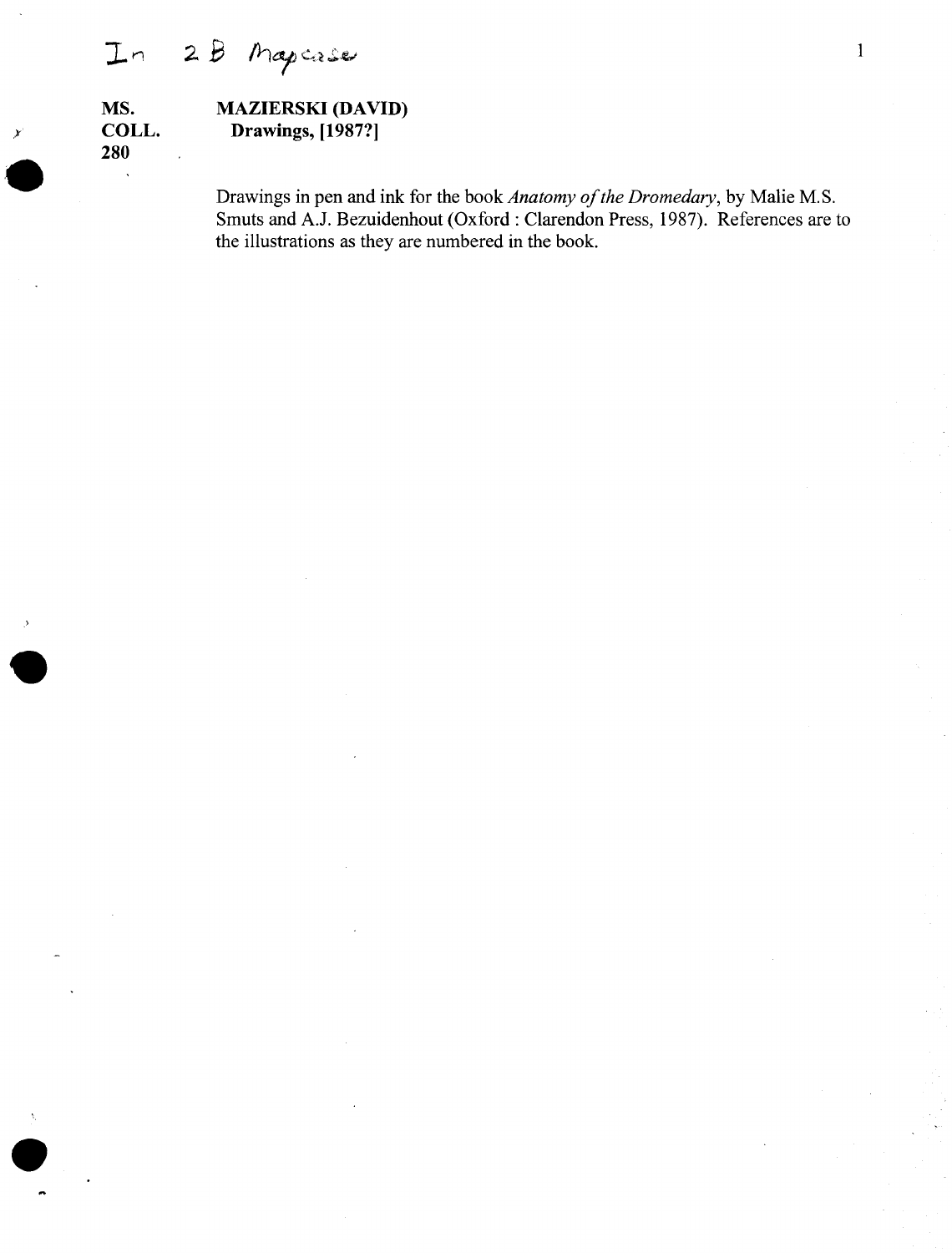### MAZIERSKI (DAVID) DRAWINGS

MS. COLL.

 $\overline{\phantom{a}}$ 

280

**•** 

 $\bullet$ 

 $Box 1$ 

| Fig. | 1.11 & $4.23$ | Left mandible junior                |
|------|---------------|-------------------------------------|
| Fig. | 1.39          | Thoraic vertebra 12: lateral view   |
| Fig. | 1.63          | Humerus junior                      |
| Fig. | 1.74          | Carpal bones (4 drawings)           |
| Fig. | 1.75          | Carpal bones (5 drawings)           |
| Fig. | 1.76          | Carpal bones (4 drawings)           |
| Fig. | 1.77          | Carpal bones (2 drawings)           |
| Fig. | 1.78          | Carpal bones (5 drawings)           |
| Fig. | 1.79          | Carpal bones (5 drawings)           |
| Fig. | 1.80          | Carpal bones (4 drawings)           |
| Fig. | 1.105         | Immature femur                      |
| Fig. | 8.26          | Division of the right femoral nerve |
|      |               |                                     |

|                      | Fig. | 1.7           | Ventrolateral view of skull                |
|----------------------|------|---------------|--------------------------------------------|
|                      |      | Fig. $1.11$   | Juvenile Mandible (See box 1)              |
|                      |      | Fig. $1.12$   | Juvenile Mandible Dorsal View used also in |
|                      |      |               | Fig. $4.19$ .                              |
|                      | Fig. | 1.13)         | <b>Hyoid Apparatus</b>                     |
|                      |      | 1.14)         |                                            |
|                      | Fig. | 1.15)         | Cervical Vertebra                          |
|                      | Fig. | 1.16)         |                                            |
|                      |      | Fig. $1.17$ ) |                                            |
|                      |      | Fig. $1.18$ ) |                                            |
|                      |      |               | Fig. $1.19$ ) 6 views                      |
|                      | Fig. | 1.20)         |                                            |
|                      | Fig. | 1.21)         | Cervical Vertebra                          |
|                      |      | Fig. $1.22$ ) |                                            |
|                      |      |               | Fig. $1.23$ ) 3 views                      |
|                      | Fig. | 1.26          | Cervical Vertebra 3                        |
|                      |      | Fig. $1.27$   | Cervical Vertebra 4                        |
| $\mathbf{v}^{(i)}$ . |      | Fig. $1.28$   | Cervical Vertebra 5                        |
|                      |      | Fig. $1.29$   | Cervical Vertebra 6: craniolateral view    |
|                      | Fig. | 1.30          | Cervical Vertebra 6: lateral view          |
|                      |      | Fig. $1.31$ ) | Cervical Vertebra 7                        |
|                      |      | Fig. $1.32$ ) | Cervical Vertebra 7                        |
|                      | Fig. | 1.33)         | Thoracic vertebra: lateral view            |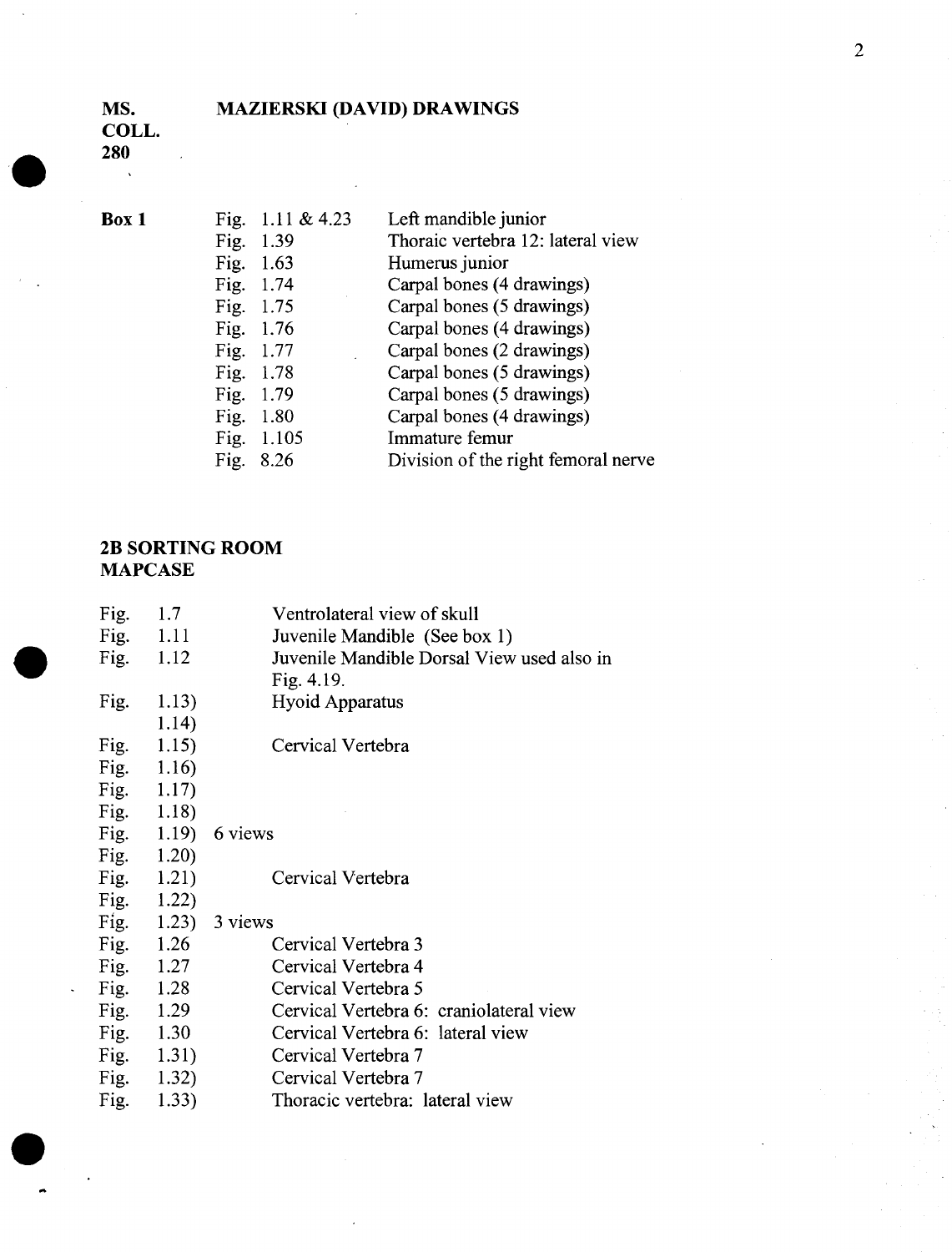#### **MS. MAZIERSKI (DAVID) DRAWINGS COLL. 280-**

#### **2B SORTING ROOM MAPCASE**

**•** 

| Fig.        | 1.34)                 | Thoracic vertebra: ventral view                |
|-------------|-----------------------|------------------------------------------------|
| Fig.        | 1.35)                 | Thoracic vertebra: cranial view                |
| Fig.        | 1.36)                 | Thoracic vertebra: caudal view                 |
| (one plate) |                       |                                                |
| Fig.        | 1.37)                 | Thoracic vertebrae 6 and 7: lateral view       |
| Fig.        | 1.38)                 | Thoracic vertebra 7: caudal view               |
| (one plate) |                       |                                                |
| Fig. 1.39   |                       | Thoracic vertebra 12: lateral view (See box 1) |
| Fig.        | 1.42)                 | Sacrum: dorsal view                            |
| Fig.        | 1.43)                 | Sacrum: ventral view                           |
| (one plate) |                       |                                                |
| Fig.        | 1.45<br>$\mathcal{E}$ | Rib 1, Rib 7, Rib 12                           |
| Fig.        | 1.46<br>$\mathcal{F}$ |                                                |
| Fig.        | 1.47<br>$\lambda$     | Lateral surface                                |
| Fig.        | 1.51                  | <b>Ventral Sternum</b>                         |
| Fig.        | 1.52)                 | Mid Sagittal Sternum                           |
| Fig.        | 1.53)                 | Left scapula: lateral view                     |
| Fig.        | 1.54                  | Left scapula: medial view                      |
| (one plate) |                       |                                                |
| Fig. 1.55   |                       | Articular angle of left scapula                |
| Fig.        | 1.56                  | Left scapula of immature specimen to           |
|             |                       | demonstrate epiphyseal lines                   |
| Fig.        | 1.57)                 | Cranial view of left humerus                   |
| Fig.        | 1.58)                 | Caudal view of left humerus                    |
| Fig.        | 1.59)                 | Lateral view of left humerus                   |
| Fig.        | 1.60)                 | Medial view of left humerus                    |
| (one plate) |                       |                                                |
| Fig.        | 1.63                  | Immature humerus (See Box 1)                   |
| Fig.        | 1.64)                 |                                                |
| Fig.        | 1.65)                 | Radius/Ulna                                    |
| Fig.        | 1.66)                 | 4 views                                        |
| Fig.        | 1.67)                 |                                                |
| Fig.        | 1.70                  | Immature radius/ulna                           |
| Fig.        | 1.71)                 | Left carpus: cranial view                      |
| Fig.        | 1.72)                 | Left carpus: lateral view                      |
| Fig.        | 1.73)                 | Left carpus: medial view                       |
| (one plate) |                       |                                                |
|             |                       |                                                |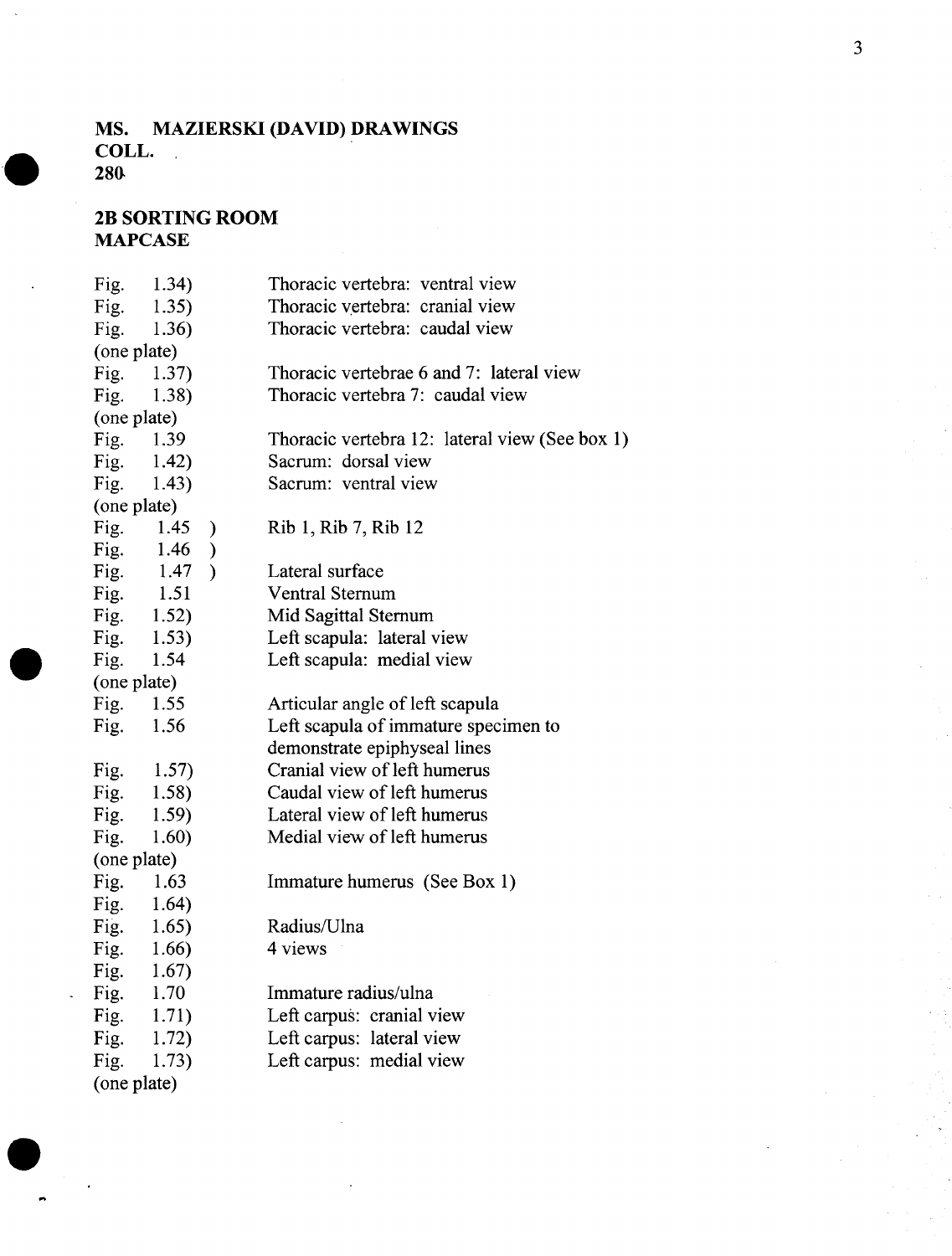#### **MS. MAZIERSKI (DAVID) DRAWINGS COLL. 28(}**

**2B SORTING ROOM MAPCASE**

**•** 

**•** 

| Fig.        | 1.74   | $(5$ drawings) (See Box 1)                                        |
|-------------|--------|-------------------------------------------------------------------|
| Fig.        | 1.75   | (4 drawings)                                                      |
| Fig.        | 1.76   | $(4$ drawings) (See Box 1)                                        |
| Fig.        | 1.77   | 11<br>11<br>(2 drawings)                                          |
| Fig.        | 1.78   | 11<br>Ħ<br>(5 drawings)                                           |
| Fig.        | 1.79   | Ħ<br>Ħ<br>(5 drawings)                                            |
| Fig.        | 1.80   | 11<br>11<br>(4 drawings)                                          |
| Fig.        | 1.81)  |                                                                   |
| Fig.        | 1.82)  |                                                                   |
| Fig.        | 1.83)  | Metacarpus (4 views)                                              |
| Fig.        | 1.84)  |                                                                   |
| Fig.        | 1.85   | Juvenile Metacarpus                                               |
| Fig.        | 1.86   | Metacarpus, proximal Articular surface.                           |
| Fig.        | 1.87   | Metacarpus, distal Articular surface                              |
| Fig.        | 1.88   | Section, Metacarpus & Proximal Articular<br>surface               |
| Fig.        | 1.89)  | Digital tones of the left forelimb: dorsal view                   |
| Fig.        | 1.90)  | Digital tones of the left forelimb: palmar<br>(one plate)<br>view |
| Fig.        | 1.91)  | Ventral view of male pelvis                                       |
| Fig.        | 1.92)  | Dorsal view of male pelvis                                        |
| (one plate) |        |                                                                   |
| Fig.        | 1.94   | Immature pelvis                                                   |
| Fig.        | 1.96   | Dorsal view of typical male pelvis                                |
| Fig.        | 1.97   | Dorsal view of typical female pelvis                              |
| Fig.        | 1.98)  | Left lateral view of typical male pelvis                          |
| Fig.        | 1.99)  | Left lateral view of typical female pelvis                        |
| (one plate) |        |                                                                   |
| Fig.        | 1.100  | Female Pelvic Measurement                                         |
| Fig.        | 1.101) | Femur                                                             |
| Fig.        | 1.102) | Femur                                                             |
| Fig.        | 1.103) | Femur (4 views)                                                   |
| Fig.        | 1.104) |                                                                   |
| Fig.        | 1.105  | Immature femur (See Box 1)                                        |
| Fig.        | 1.108) | Left patella: craniomedial view                                   |
| Fig.        | 1.109) | Left patella: medial view                                         |
| Fig.        | 1.110) | Left patella: articular surface                                   |
| (one plate) |        |                                                                   |
| Fig.        | 1.111) | Left tibia: cranial view                                          |
| Fig.        | 1.112) | Left tibia: caudal view                                           |
|             |        |                                                                   |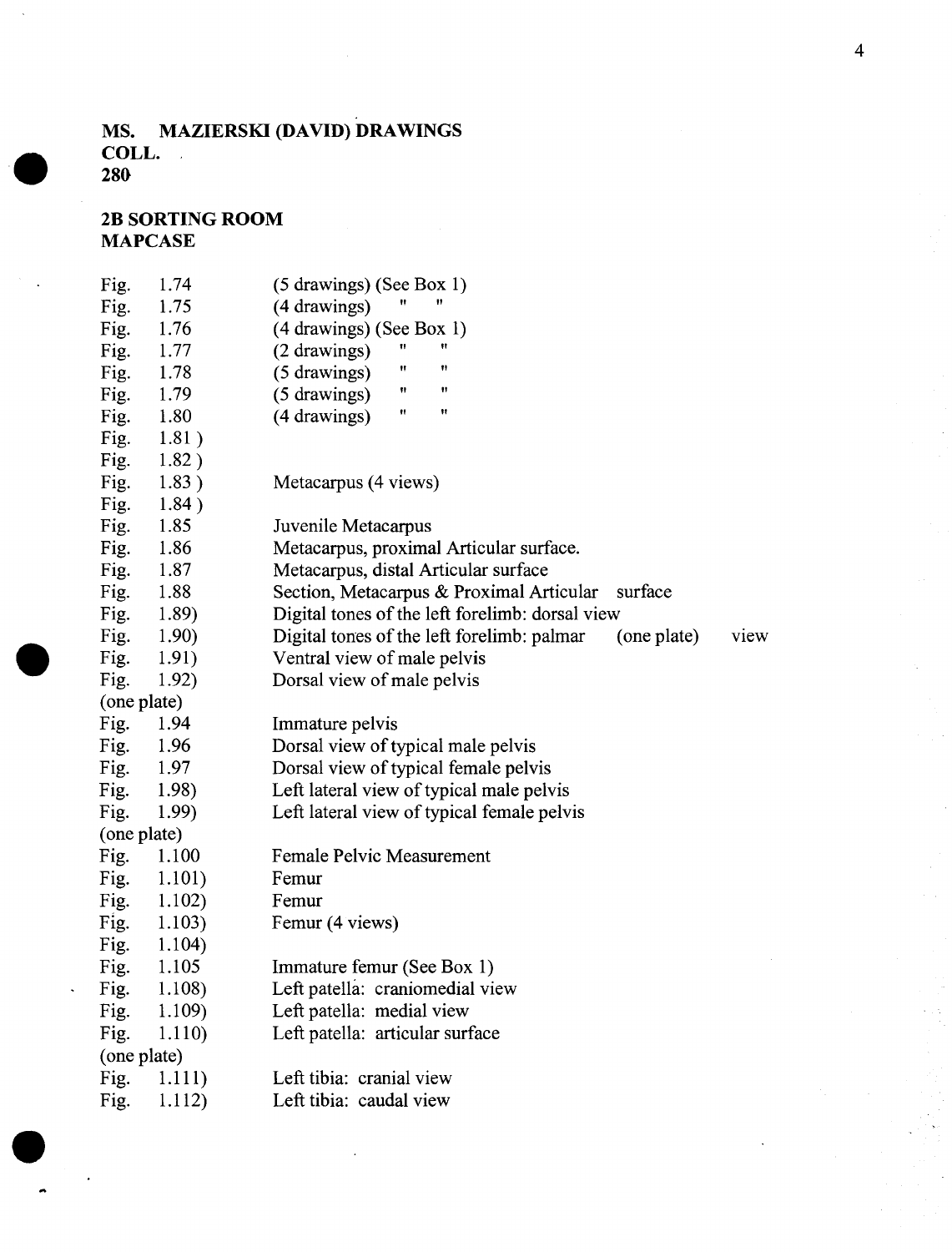### **MAZERSKI (DAVID) DRAWINGS**

**COLL. 280-**

**MS.**

**•** 

**•** 

 $\bullet$ 

| Fig. $1.113$ ) |                | Left tibia: lateral view                                                 |  |  |
|----------------|----------------|--------------------------------------------------------------------------|--|--|
| Fig. $1.114$ ) |                | Left tibia: medial view                                                  |  |  |
| (one plate)    | (4 views)      |                                                                          |  |  |
| Fig.           | 1.115          | Immature Tibia                                                           |  |  |
|                | Fig. $1.119$ ) | Left tarsus: dorsal view                                                 |  |  |
| Fig.           | 1.120)         | Left tarsus: lateral view                                                |  |  |
| Fig.           | 1.121)         | Left tarsus: medial view                                                 |  |  |
| (one plate)    |                |                                                                          |  |  |
| Fig.           | 2.1            | The ligamentum nuchae and ligamentum supraspinale: left view             |  |  |
| Fig.           | 2.2)           | Ligaments and joint capsules of left elbow joint: lateral view           |  |  |
| Fig.           | 2.3)           | Ligaments and joint capsule of left elbow (one plate) joint: medial view |  |  |
| Fig.           | 2.7            | Toe Joints Palmar/Plantar                                                |  |  |
| Fig.           | 2.8            | Toe Joints Dorsal                                                        |  |  |
| Fig.           | 2.9            | Sesamoids & Ligaments                                                    |  |  |
| Fig.           | 2.11)          | Knee Joint Superficial Ligament                                          |  |  |
| Fig.           | 2.12)          | Left knee joint with joint capsules                                      |  |  |
| (one plate)    |                |                                                                          |  |  |
| Fig.           | 2.13)          | Knee Joint Deep Ligament                                                 |  |  |
| Fig.           | 2.14)          |                                                                          |  |  |
| (one plate)    |                |                                                                          |  |  |
|                |                |                                                                          |  |  |
| Fig.           | 3.1            | Areas of subcutaneous elastic connective tissue                          |  |  |
| Fig.           | 3.4            | Mm. levator labii superioris, caninus, and                               |  |  |
|                |                | depressor labii maxillaris                                               |  |  |
| Fig.           | 3.12           | Epaxial muscles                                                          |  |  |
| Fig.           | 3.13           | Middle layer of cervical muscles                                         |  |  |
| Fig.           | 3.14           | Body Musculature                                                         |  |  |
| Fig.           | 3.16           | Muscles of the base of the neck                                          |  |  |
| Fig.           | 3.19           | M. transversus thoracis: dorsal view                                     |  |  |
| Fig.           | 3.21           | Preputial muscles of the male                                            |  |  |
| Fig.           | 3.25           | Muscles of the left forelimb: lateral view                               |  |  |
| Fig.           | 3.27)          | Origin & Insertion                                                       |  |  |
| Fig.           | 3.28           | MM of Scapula                                                            |  |  |
| (one plate)    |                |                                                                          |  |  |
| Fig.           | 3.29)          | Origin/Insertions                                                        |  |  |
| Fig.           | 3.30)          | MM of Humerus                                                            |  |  |
| (one plate)    |                |                                                                          |  |  |
| Fig.           | 3.31           | Biceps MM                                                                |  |  |
|                |                |                                                                          |  |  |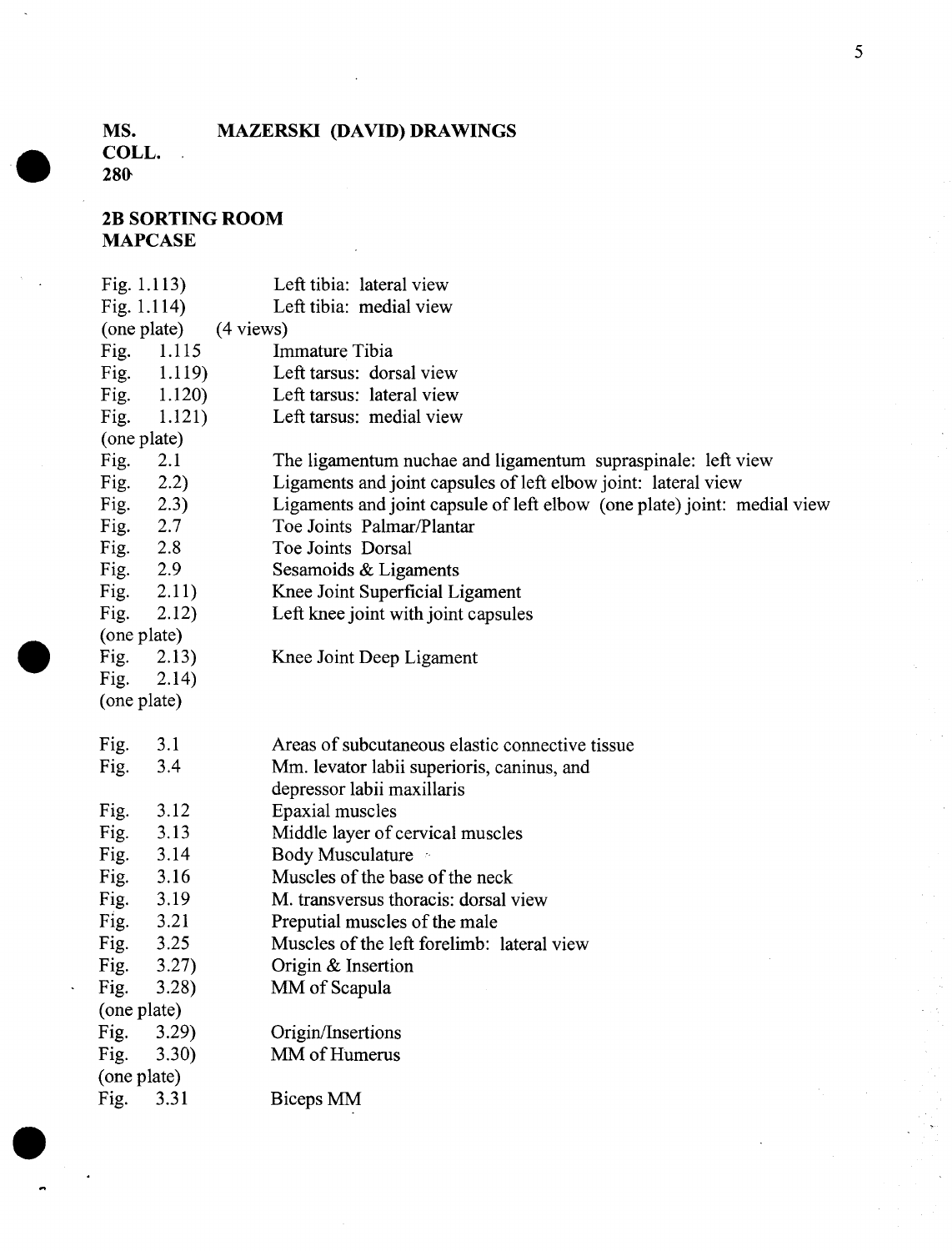#### MS. MAZIERSKI (DAVID) DRAWINGS **COLL**  $\overline{\phantom{a}}$ 280·

#### 2B SORTING ROOM MAPCASE

**•** 

| Fig.    | 3.32        | The M. flexor digitorum profundis: caudal<br>view         |
|---------|-------------|-----------------------------------------------------------|
| Fig.    | 3.33        | Left radius/ulna with areas of muscular                   |
|         |             | insertion: lateral view                                   |
| Fig.    | 3.34        | Left radius/ulna with areas of muscular                   |
|         |             | insertion: medial view                                    |
| Fig.    | 3.35        | <b>Extensor Tendons, Insertion</b>                        |
| Fig.    | 3.41        | Perineal muscles of the female                            |
| Fig.    | 3.43        | Muscles of the right hind limb. Medial view               |
| Fig.    | 3.44)       | Original/Insertion                                        |
| Fig.    | 3.45        | Mm of Pelvis                                              |
|         | (one plate) |                                                           |
| Fig.    | 3.47        | L. Thigh Muscles, Superficial dissection lateral          |
| Fig.    | 3.48        | L. Thigh muscles, Deep Dissection, Lateral                |
| Fig.    | 3.50        | Medial thigh muscles: left side                           |
| Fig.    | 3.51        | Dorsal view of Mm. gemelli and obturatorius               |
|         |             | internus                                                  |
| Fig.    | 3.53        | Cranial muscles of left crus                              |
| Fig.    | 3.57        | Mediocaudal muscles of left crus                          |
| Fig.    | 3.60        | Areas of muscular insertion of left tibia:                |
|         |             | cranial view                                              |
| Fig.    | 3.61        | Areas of muscular insertion of left tibia:                |
|         |             | caudal view                                               |
| Fig.    | 3.62        | Metatarsal cross section                                  |
| Fig.    | 4.5         | Position of lateral nasal diverticulum: left              |
|         |             | side                                                      |
| Fig.    | 4.7         | Nasal Cavity Section                                      |
| Fig.    | 4.8         | Topography of paranasal sinuses: dorsal                   |
|         |             | view                                                      |
| Fig.    | 4.9         | Topography of paranasal sinuses: lateral                  |
|         |             | view                                                      |
| Fig.    | 4.11        | Floor of oral cavity of 9-month-old male                  |
| Fig.    | 4.13        | Superficial salivary glands                               |
| Fig.    | 4.14        | Mandibular salivary gland and duct: ventrolateral viewig. |
| Fig.    | 4.16        | Diagram illustrating topography of pharynx                |
| Fig.    | 4.19        | Mandible, dorsal view                                     |
| (Box 1) |             | (see Fig. $1.12$ )                                        |
| Fig.    | 4.24)       | Thyroid cartilage: lateral view                           |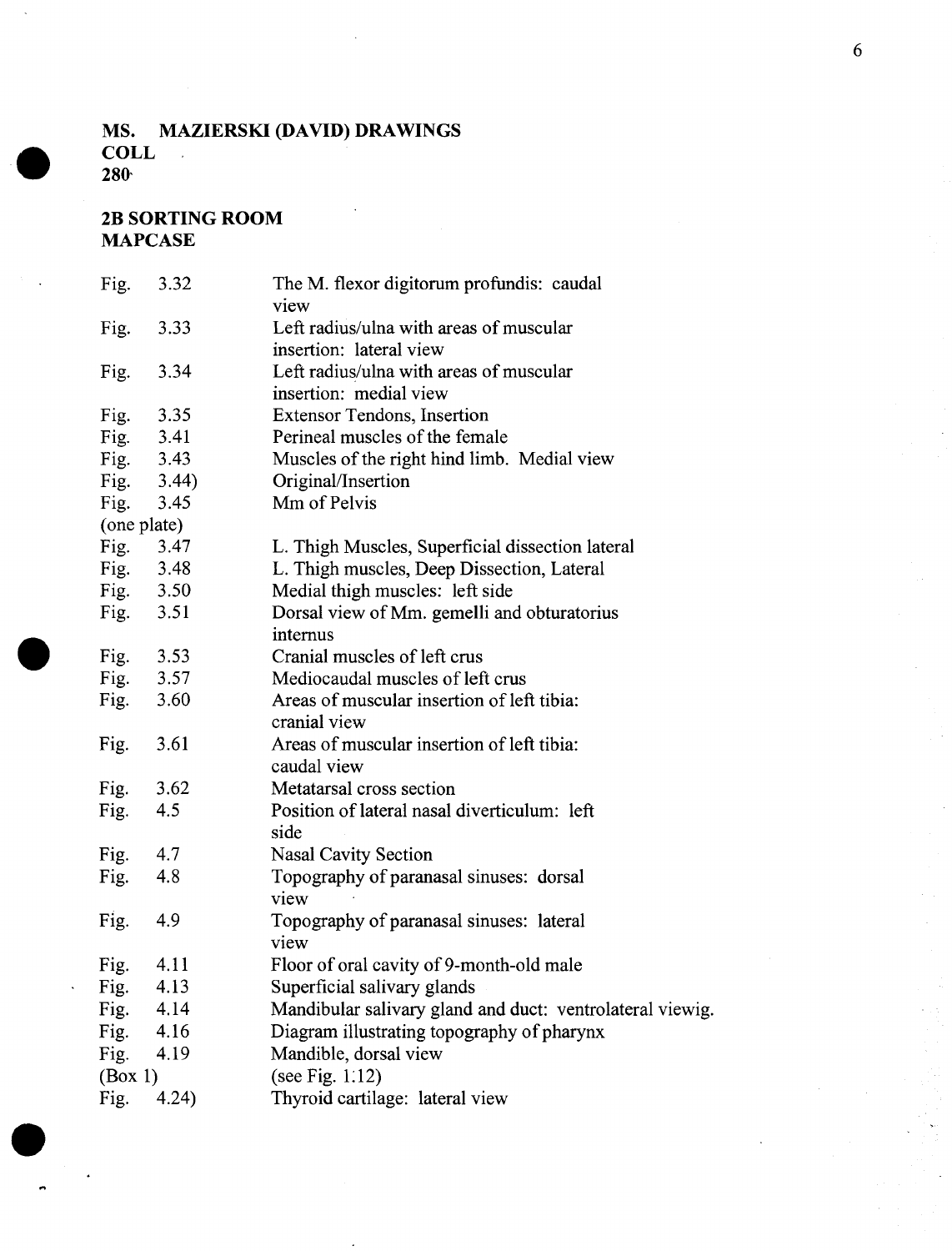#### **MS. MAZIERSKI (DAVID) DRAWINGS COLL.** 280,

#### **2B SORTING ROOM MAPCASE**

| Fig.          | 4.25) | Thyroid cartilage: ventral view                                                             |
|---------------|-------|---------------------------------------------------------------------------------------------|
| Fig.          | 4.26) | Epiglottis: dorsal view                                                                     |
| Fig.          | 4.27) | Cricoid cartilage: left rostrolateral view                                                  |
| Fig.          | 4.28  | Arytenoid cartilage: lateral view                                                           |
| (one plate)   |       |                                                                                             |
| Fig. $4.29$ ) |       | Superficial intrinsic muscles of larynx: lateral view.                                      |
| Fig. $4.30$ ) |       | Superficial intrinsic muscles of larynx: dorsal view                                        |
| Fig. $4.31$ ) |       | Deep intrinsic muscles of larynx. Thyroid (one plate)<br>cartilage<br>removed: lateral view |
| Fig.          | 4.32  | Medial section of larynx: medial view.                                                      |
| Fig.          | 4.33  | Cross-section of neck of young specimen through 4th cervical vertebra:<br>caudal view       |
| Fig.          | 4.36  | Thoracic Viscera, Adolescent R. Lateral                                                     |
| Fig.          | 4.42  | Topography of left lung and pleural cavity<br>Dotted line indicates dome of diaphragm       |
| Fig.          | 4.43  | Topography of right lung and pleural cavity<br>Dotted line indicates dome of diaphragm      |
| Fig.          | 4.44  | Dorsal view of rumen, with reticulum, omasum and abomasum pulled to the<br>right            |
| Fig.          | 4.45) | Left lateral view of stomach                                                                |
| Fig.          | 4.46) | Right lateral view of stomach<br>(one plate)                                                |
| Fig.          | 4.56  | Intestines                                                                                  |
| Fig.          | 4.57  | Pancreas and duodenum: dorsal view                                                          |
| Fig.          | 4.63) | Left kidney: dorsal view                                                                    |
| Fig.          | 4.64) | Right kidney: dorsal view<br>(one plate)                                                    |
| Fig.          | 4.71  | Urinary bladder and pelvic urethra of bull<br>opened: ventral view                          |
| Fig.          | 4.72  | Line of peritoneal reflection in male pelvis                                                |
| Fig.          | 4.73  | Male Genital Tract, Lateral                                                                 |
| Fig.          | 4.76  | Female Pelvic Viscera                                                                       |
| Fig.          | 4.77  | Line of peritoneal reflection in female<br>pelvis: lateral view, semi-schematic             |
|               |       |                                                                                             |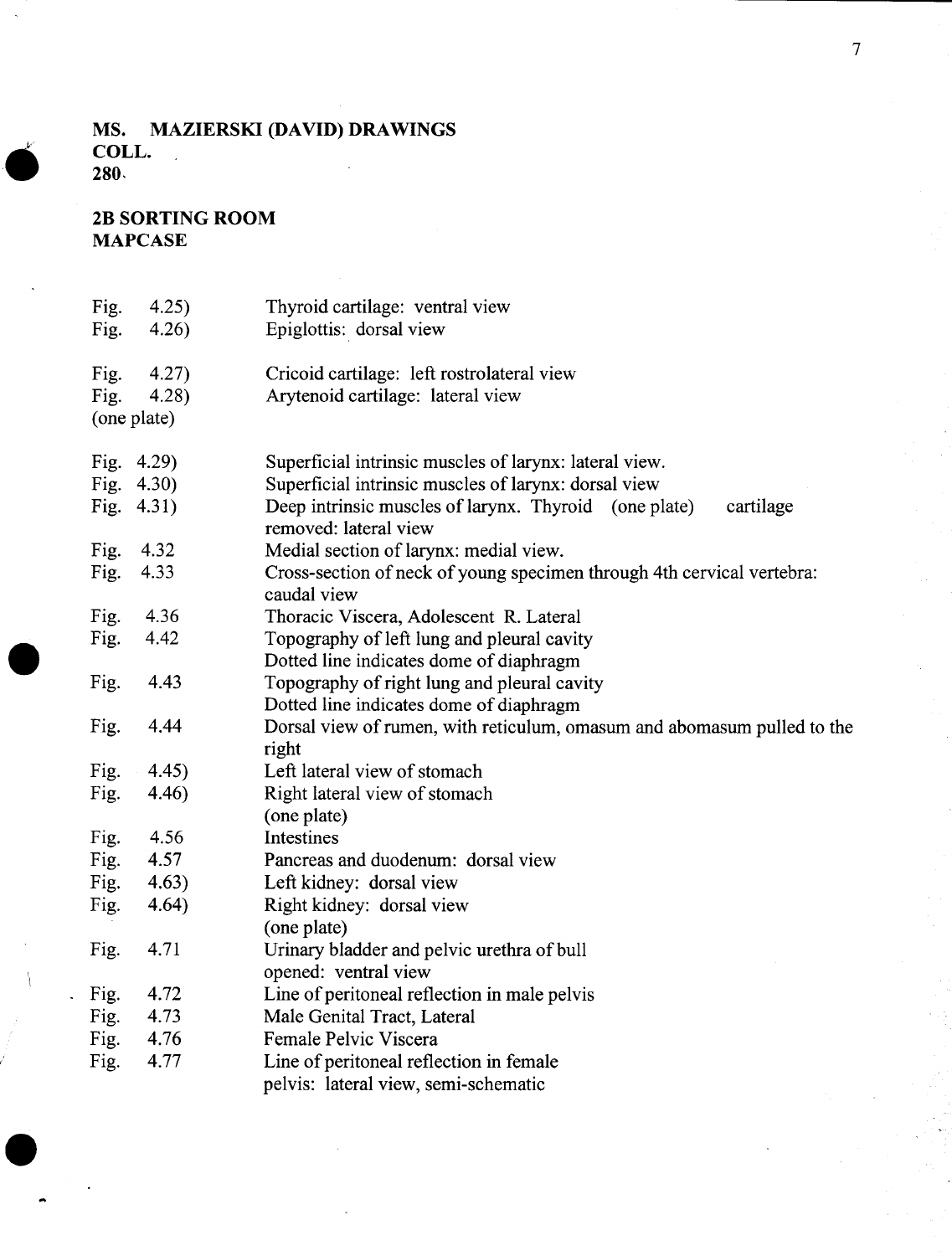#### **MS. MAZIERSKI (DAVID) DRAWINGS COLL** 280,

**2B SORTING ROOM MAPCASE**

**•** 

 $\bullet$ 

Fig. 4.78 Fig. 4.79 Fig. 5.3 Fig. 5.5 Fig. 5.8 Fig. 5.9 Fig. 5.11 Fig. 5.12 Fig. 5.13 Fig. 5.14 Fig. 5.15 Fig. 5.16 Fig. 5.16<br>Fig. 5.18<br>Fig. 5.19<br>Fig. 5.21 Fig. 5.19 Fig. 5.21 Fig. 5.22 Fig. 6.3 Fig. 8.2 Fig. 8.3 Fig. 8.6 Fig. 8.10 Fig. 8.12 Fig. 8.15 Fig. 8.17 Fig. 8.18 Fig. 8.19 Fig. 8.23 Female genital tract: dorsal view Interior of female genital tract: dorsal view Heart: caudal view Heart, L. Ventricle Arteries of the cranium Arteries/Brain Transverse section of the neck through the cranial part of C4: cranial view Transverse section of the neck through the caudal part of  $C5$ : cranial view Arteries of the front limb: medial view Schematic drawing of the axillary and brachial arteries Schematic drawing of the arteries in the carpal region The abdominal aorta Branches of the crainial mesenteric artery Rectal Arteries Schematic drawing of the arteries of the pes: dorso-medial view Arteries of the female pelvis Veins of the front limb: medial view Brain: left lateral view Brain: dorsal view Brain: dorsal view, horizontal section Mandibular nerve Deep nerve supply to the orbit: left view Intumescentia lumbalis and the Cauda equina: dorsal view Schematic drawing of nerve supply to the abdominal wall: left dorsal view Nerve supply to the preputium: left view Left axilla: lateral view Nerve supply supply to the front limb: medial view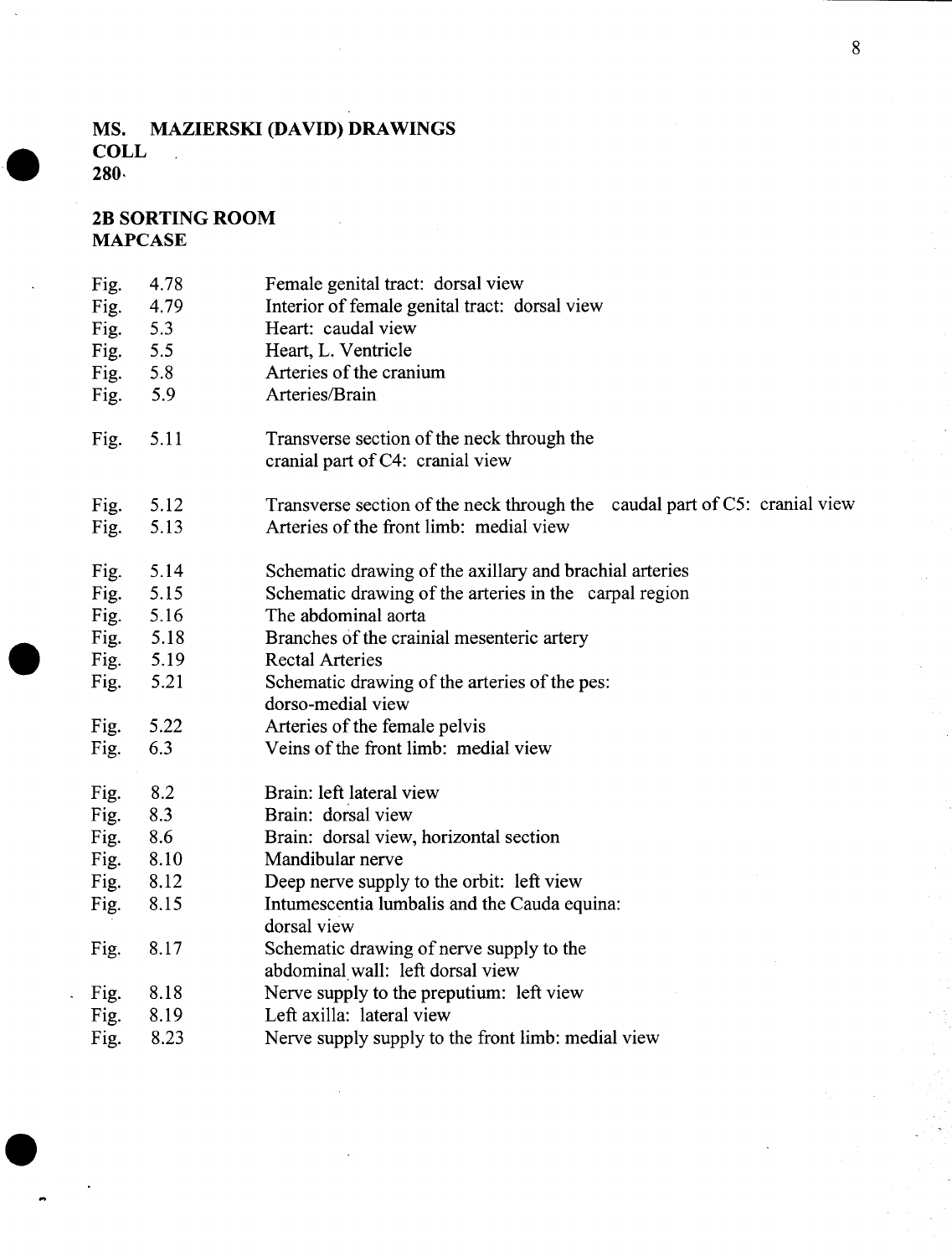#### **MS. MAZIERSKI (DAVID) DRAWINGS COLL.**  $\ddot{\phantom{a}}$

**280**  $\ddot{\phantom{1}}$ 

**•** 

 $\bullet$ 

| Fig. | 8.24 | Nerve supply to the manus: dorsolateral view                     |
|------|------|------------------------------------------------------------------|
| Fig. | 8.26 | Div. of femoral nerve (See Box 1))                               |
| Fig. | 8.27 | Division of the right obturator nerve; medial view               |
| Fig. | 8.28 | Superficial nerves of the female perineum: lateral view          |
| Fig. | 8.29 | Nerves of the female perineum: lateral<br>view                   |
| Fig. | 8.30 | Superficial nerves of the male perineum:<br>caudolateral view    |
| Fig. | 8.31 | Division of the left ischiadic nerve:<br>caudolateral view       |
| Fig. | 8.32 | Nerve supply to the left hind limb: lateral<br>view              |
| Fig. | 8.33 | Nerve supply to the left pes: dorsal view                        |
| Fig. | 8.34 | Division of the left tibial nerve: medial view                   |
| Fig. | 8.35 | Nerves of the left pes: plantar view                             |
| Fig. | 8.36 | Schematic drawing of the plantar nerve supply<br>to the left pes |
| Fig. | 8.40 | Mediastianum, R Lateral view                                     |
| Fig. | 8.41 | Blood vessels and nerves of the thorax: left<br>lateral view     |
| Fig. | 8.42 | Blood vessels and nerves at the left thoraic inlet: lateral view |
| Fig. | 8.43 | Sympathetic nerve supply to the abdomen                          |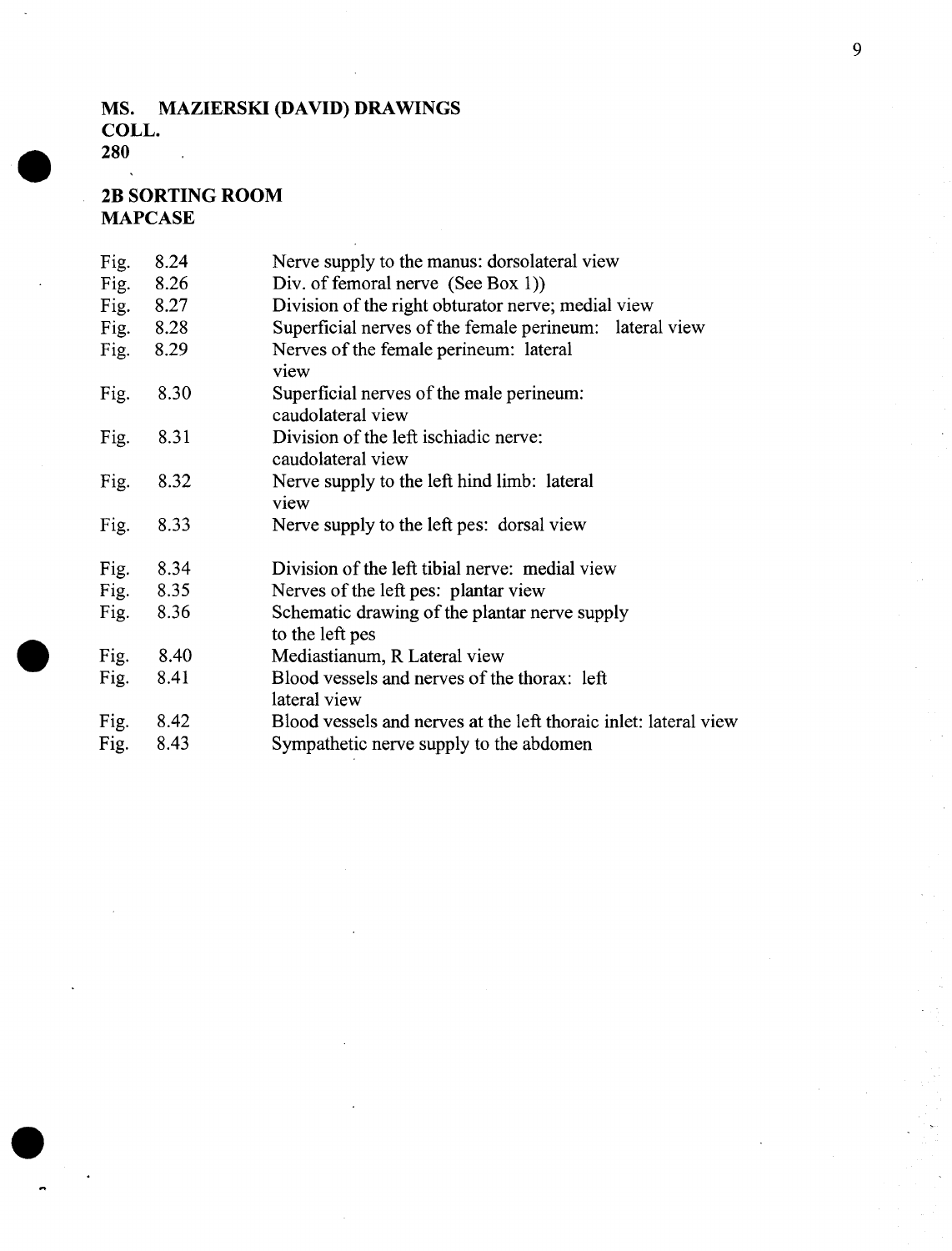### **MS. MAZIERSKI (DAVID) DRAWINGS COLL. 280**

**•** 

**•** 

**•** 

#### **Dec 1996 ACCESSION**

#### **2B SORTING ROOM MAPCASE**

| 5.4  | Heart R. Ventricle       |
|------|--------------------------|
| 8.20 | Roots of Brachial plexus |

- 4.35 L. Lat. Viscera, Young Camel
- 2: 16 Tarsal ligaments
- 2.17

2.15

- 1.44 Caudal Vertebrae (Tail)
- 4.68 Testis Schematic
- 4.69 Testis Schematic
- 5.23 Arteries of Male Pelvis

| 2.10 | Hip Joint                       |
|------|---------------------------------|
|      |                                 |
| 3.55 | Tib. Anterior, Synovial Recess  |
| 4.21 | Molar                           |
| 4.58 | Rectum                          |
| 3.58 | Origin/insertion of             |
| 3.59 | Muscles on Femur                |
| 1.93 | Pelvis - lateral view           |
| 1.24 | C <sub>2</sub> Verterbra (dens) |
| 5.23 | Arteries of male pelvis         |
|      |                                 |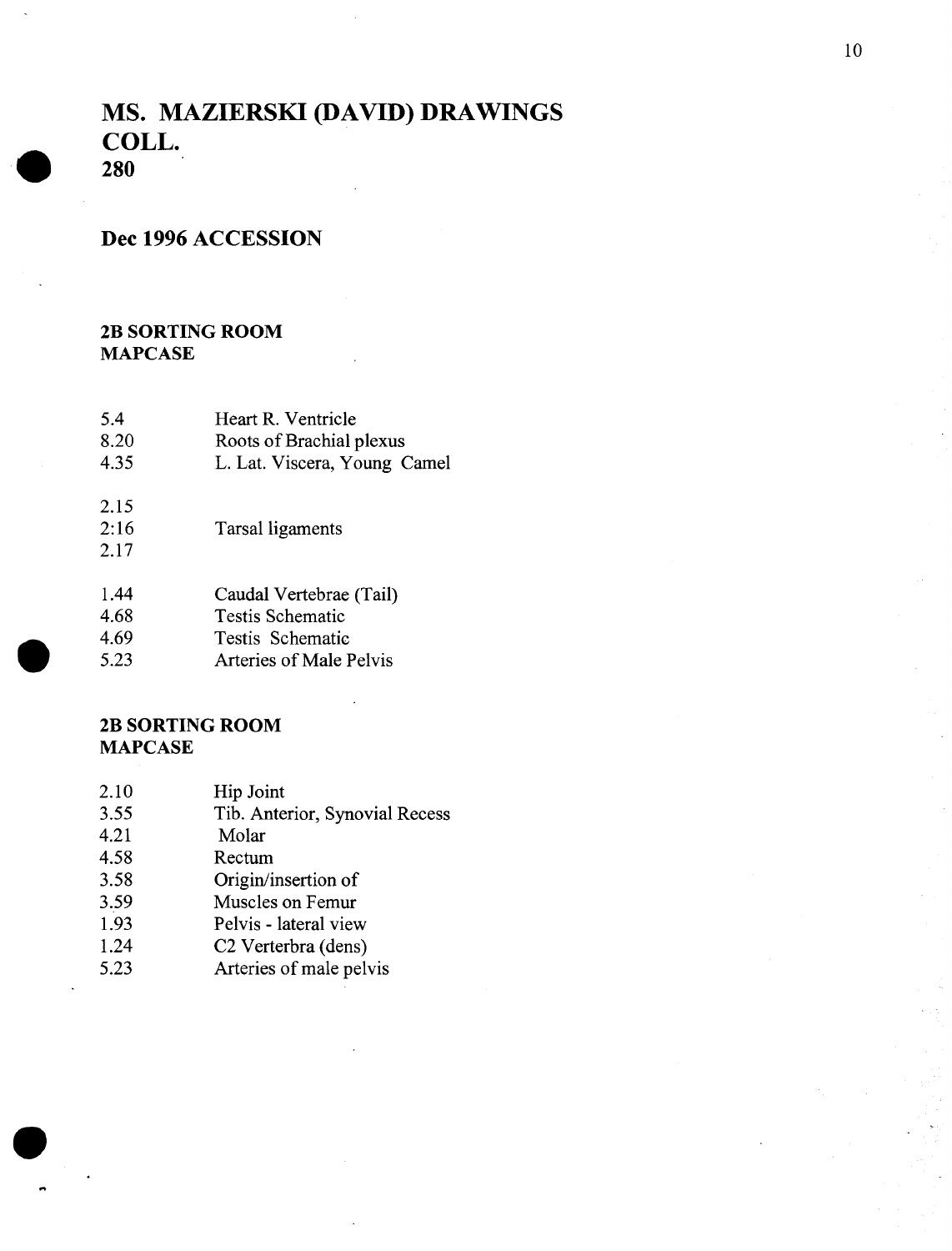# **MS. MAZIERSKI (DAVID) DRAWINGS • CQLL.' 280**

### **1997 Accession:**

Camel Anatomy Art donated to U ofT

Dec. 15, 1997

**•** 

 $\bullet$ 

| Fig. 4.74<br>1.124<br>1.125<br>1.126<br>1.127<br>3.30<br>3.38<br>1.132<br>1.133<br>4.4<br>1.3 | Glans Penis<br>4 drawings<br>11<br>11<br>Tarsal Bones Part "B"<br>11<br>Cross-section of metacarpal<br>X-cut metacarpus<br>Metatarsus. Proximal surface<br>Ħ<br>Distal<br>Nasal cartilages<br>Skull-Caudal view                                                                                                                                       |
|-----------------------------------------------------------------------------------------------|-------------------------------------------------------------------------------------------------------------------------------------------------------------------------------------------------------------------------------------------------------------------------------------------------------------------------------------------------------|
| 1.61<br>1.62                                                                                  | Articular surfaces - Humerus                                                                                                                                                                                                                                                                                                                          |
| 1.41<br>4.10<br>9.1<br>8.22<br>3.37<br>1.122<br>1.123<br>3.26<br>8.39<br>6.5<br>6.2           | Sacrum<br>Tongue<br>Arteries, Veins, Nerves, Lympathy to the Teat<br>Nerves of the front limb. Lateral view<br>Cross section of the foot<br>(2 drawings) Tarsal Bones Part 'A"<br>(3 drawings)<br>Muscles of the Front Limb, Medial view<br>NV, AA, VV, Lympathy of the Thorax, R. Lateral view<br>Hepatic Portal System<br>Veins to the Head & Brain |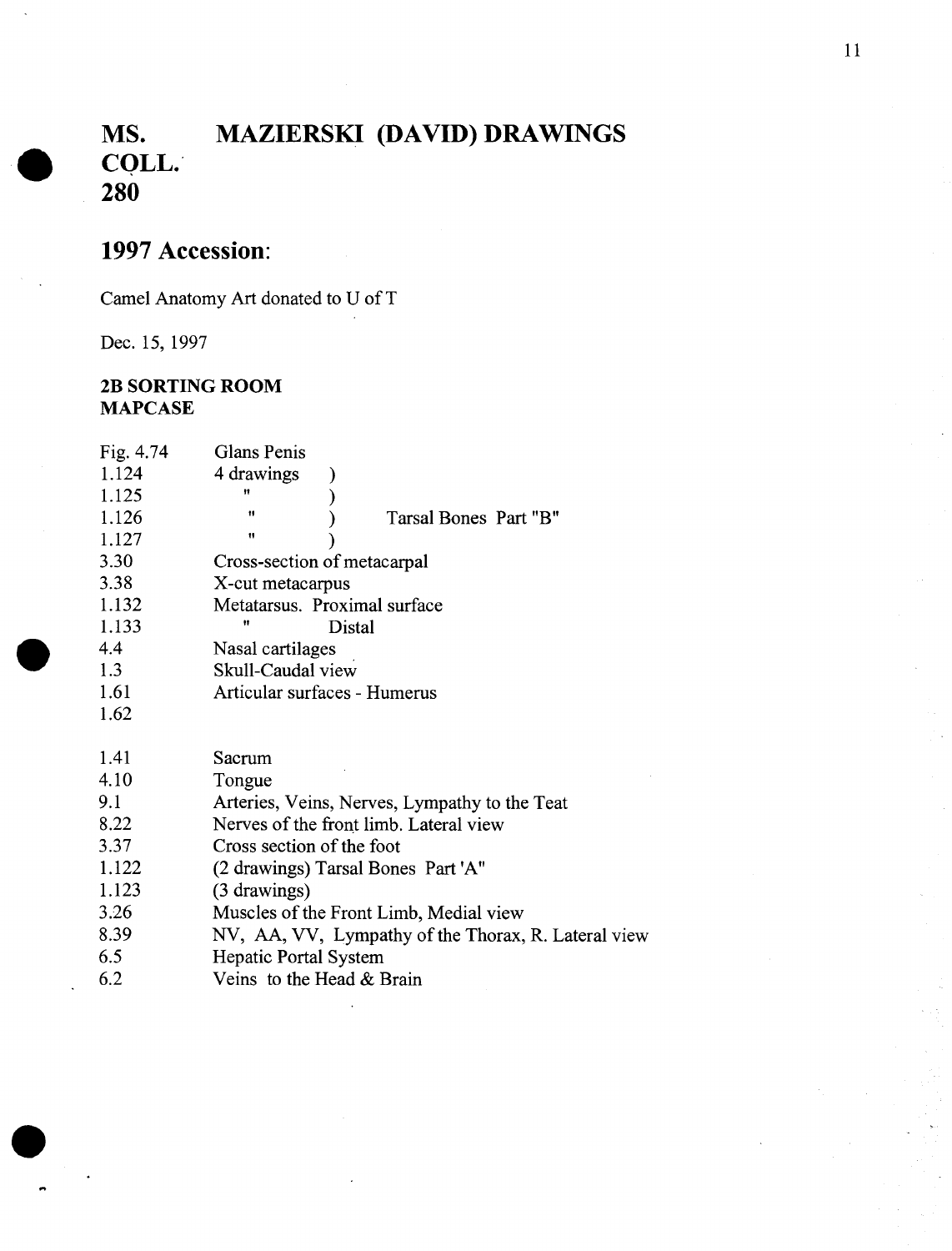# **MS. MAZIERSKI (DAVID) DRAWINGS COLL. 280**

### **1998 ACCESSION**

Anatomical illustrations of the camel donated to U of T

Dec. 15, 1998

**•** 

**•** 

| Fig. $1.6$<br>Fig. $4.17$                                                          | Skull - Ventral<br>View                                                                                                                |
|------------------------------------------------------------------------------------|----------------------------------------------------------------------------------------------------------------------------------------|
| Fig. $1.106$<br>Fig. 1.107                                                         | <b>Articular Surfaces</b><br>Femur                                                                                                     |
| Fig. $2.4$<br>Fig. $2.5$<br>Fig. $2.6$                                             | Carpal Ligaments<br>"<br>$^{\dagger}$<br>11                                                                                            |
| Fig. $3.2$<br>Fig. $3.46$<br>Fig. 3.52<br>Fig. $4.12$<br>Fig. $4.65$<br>Fig. $5.7$ | Superficial muscles<br>Semimembranosus M.<br>Obratox exterius M.<br><b>Upper Palate</b><br>Kidney. Midsag. Cut<br>Arteries of the Head |